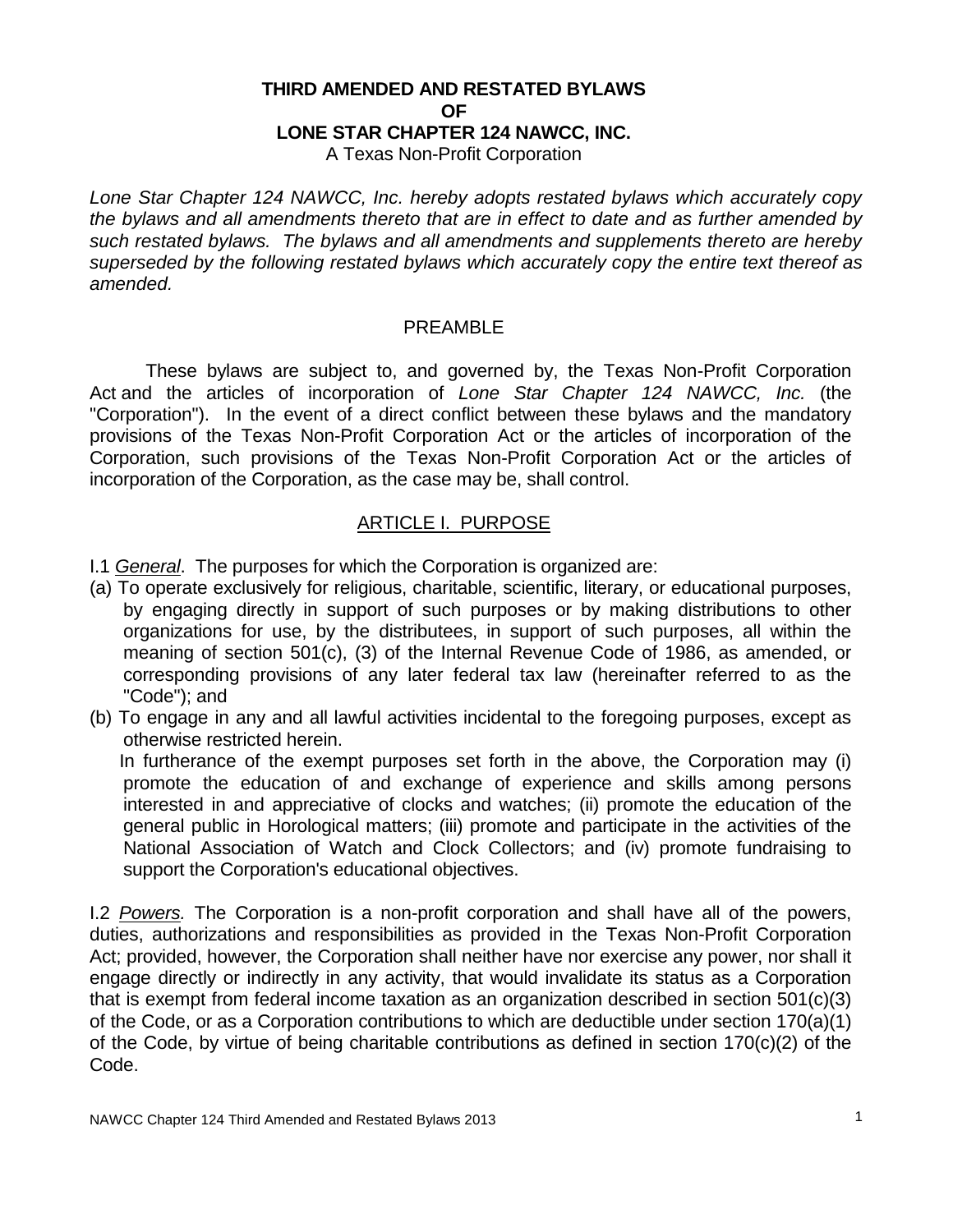I.3 *Conduct of Corporate Affairs.*

- (a) The affairs of the Corporation shall at all times be conducted in a manner consistent with the requirements of the Code, as such requirements affect tax-exempt organizations.
- (b) The Corporation shall not carry on, other than as an insubstantial part of its activities, activities that are not in furtherance of its purposes.

## ARTICLE II. OFFICES

II.1 *Principal Office and Registered Office.* The principal office of the Corporation in the State of Texas shall be located in the city of residence of the current President of the Corporation. Further, each time a new President of the Corporation takes office, the Secretary of the Corporation shall file with the Secretary of State of the State of Texas the documentation required to designate the new President as the registered agent of the Corporation and the new President's address as the registered address of the Corporation.

### ARTICLE III. MEMBERS

III.1 *Number and Classes*. The Corporation shall have members. The membership of the Corporation shall consist of those individuals who may be admitted to membership in the manner and under the requirements specified herein. The members of the Corporation shall be entitled to vote on those matters submitted to the membership for a vote. Each member of the Corporation shall be entitled to one (1) vote. Individuals admitted as a member who are otherwise qualified under applicable laws of the State of Texas and these bylaws to hold office shall be eligible to hold office as an officer or director, or both, of the Corporation; provided, however, that no employee of the Corporation may serve as an officer or director of the Corporation. Spouses and children under age eighteen (18) of any member will be extended all of the benefits of membership other than the right to vote or hold office in the Corporation; provided, however, that spouses and children under age eighteen (18) of any member shall not be considered members unless they qualify for membership on their own merit.

III.2 *Powers and Duties*. The members shall exercise such voting rights and perform such duties of members as may be provided by law, the Corporation's articles of incorporation, and these bylaws. All other corporate power shall be exercised by or under the authority of the Board of directors.

III.3 *Qualifications for Membership*. Membership in the Corporation shall be open to all persons, without discrimination, who are interested in the goals and purposes of the Corporation, who are otherwise qualified under the criteria established by the Board of directors for membership, and who are members in good standing of the National Association of Watch and Clock Collectors.

III.4 *Applications for Membership*. All applications for membership shall be made in writing to the Secretary or a Board approved member of the Corporation on application forms furnished by the Corporation for that purpose.

III.5 *Admission of Members*. Admission of all applicants for membership shall be determined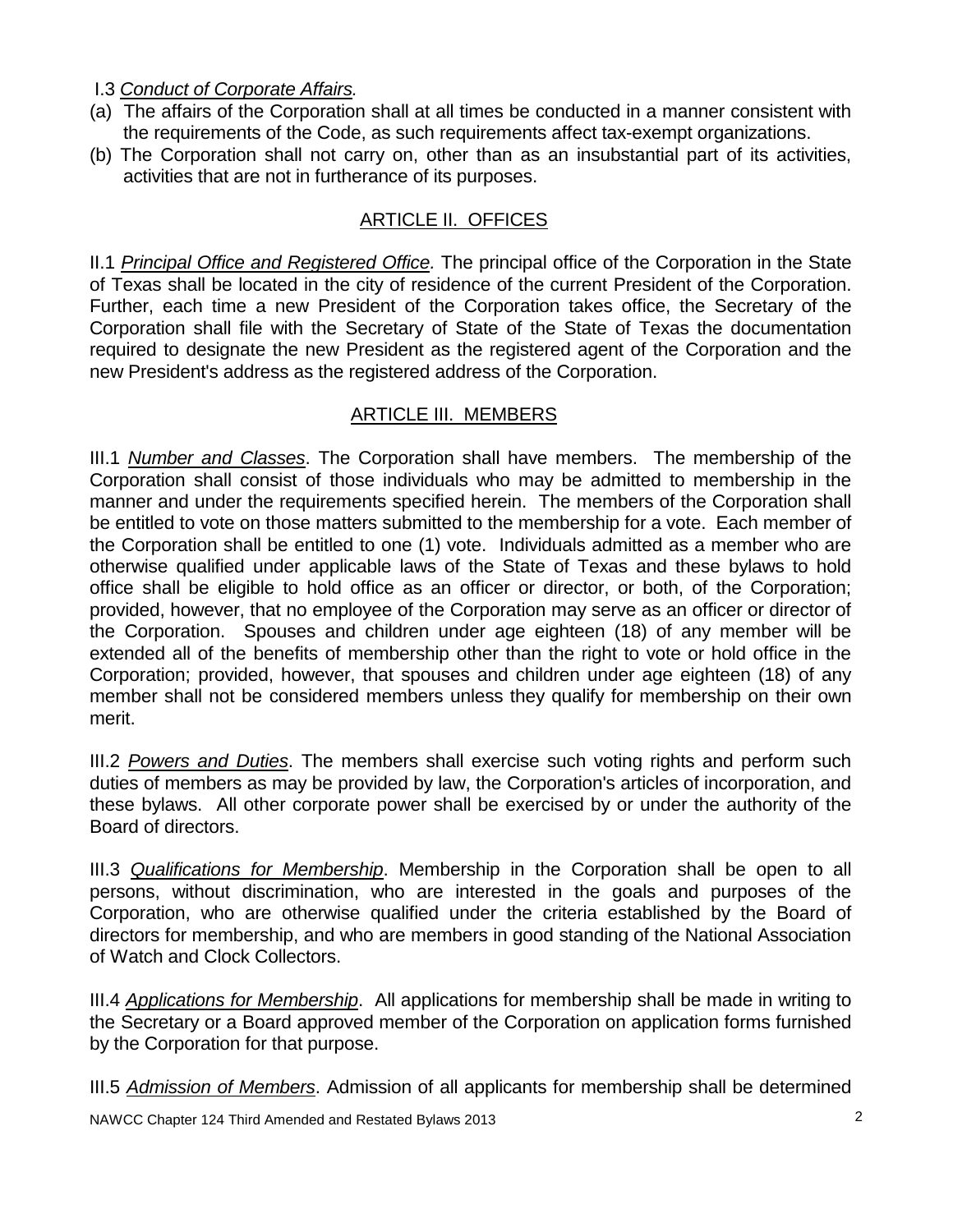by the Secretary. If the Secretary rejects an applicant, that applicant may appeal to the Board of directors for reconsideration of his or her application. An application appealed to the Board shall be approved or rejected by an affirmative vote of a majority of the directors present and voting at any meeting of the Board of directors at which a quorum is present or in such other manner as the Board of directors may determine.

III.6 *Interest of Members*. No member of the Corporation shall have any right, title, or interest in or to the whole or any part of the assets of the Corporation, and no member shall be entitled to either the whole or any part of such assets in the event of the termination of such member's membership in the Corporation for any reason whatsoever.

III.7 *Resignation*. Any member may resign at any time, but such resignation shall not relieve the resigning member from such member's obligation to pay any dues theretofore accrued and unpaid and shall not entitle the resigning member to any refund of dues already paid. All resignations shall be made in writing to the President or Secretary of the Corporation. Unless otherwise specified in the written notice of resignation, the resignation shall take effect upon receipt by such officer, and the acceptance of the resignation shall not be necessary to make it effective.

III.8 *Member in Good Standing*. Each member who maintains his or her membership in the Corporation by payment of dues as required under these bylaws shall be considered in good standing and entitled to full privileges of membership.

### III.9 *Meetings of Members*.

- (a) Meetings of the members of the Corporation for any purpose may be held at such places, either within or without the State of Texas, as the Board of directors shall prescribe.
- (b) There shall be an annual meeting of the members upon such date, time and location as the Board shall determine. During the annual meeting, voting members shall have the right to vote on the following matters: election of members to the Board, approval of any amendments to the bylaws that may be proposed by the Board, and any other business that the Board shall put before the membership. Voting on all other matters is expressly reserved for the Board of directors.
- (c) Special meetings of the members may be called by the President of the Board, or by the Secretary of the Corporation at the request in writing of at least two (2) members of the Board of directors, or upon the request of ten (10) percent of the voting members. Members shall receive not less than thirty (30) days prior written notice of special meetings.
- (d) Regular meetings of the members may be held on such dates and at such times as the Board of directors shall designate.
- (e) Written notice stating the place, day and hour of any meeting of members and, in the case of a special meeting, the purpose or purposes for which the meeting is called, shall be delivered not less than ten (10) days nor more than sixty (60) days before the date of the meeting, either personally, or by any one or more medium such as telephone, facsimile, newsletter, mail, and electronic mail to each member of the Corporation.
- (f) The chairman for all meetings of members shall be the President or vice-President of the Corporation, except that, in the event such President or vice-President is unavailable, the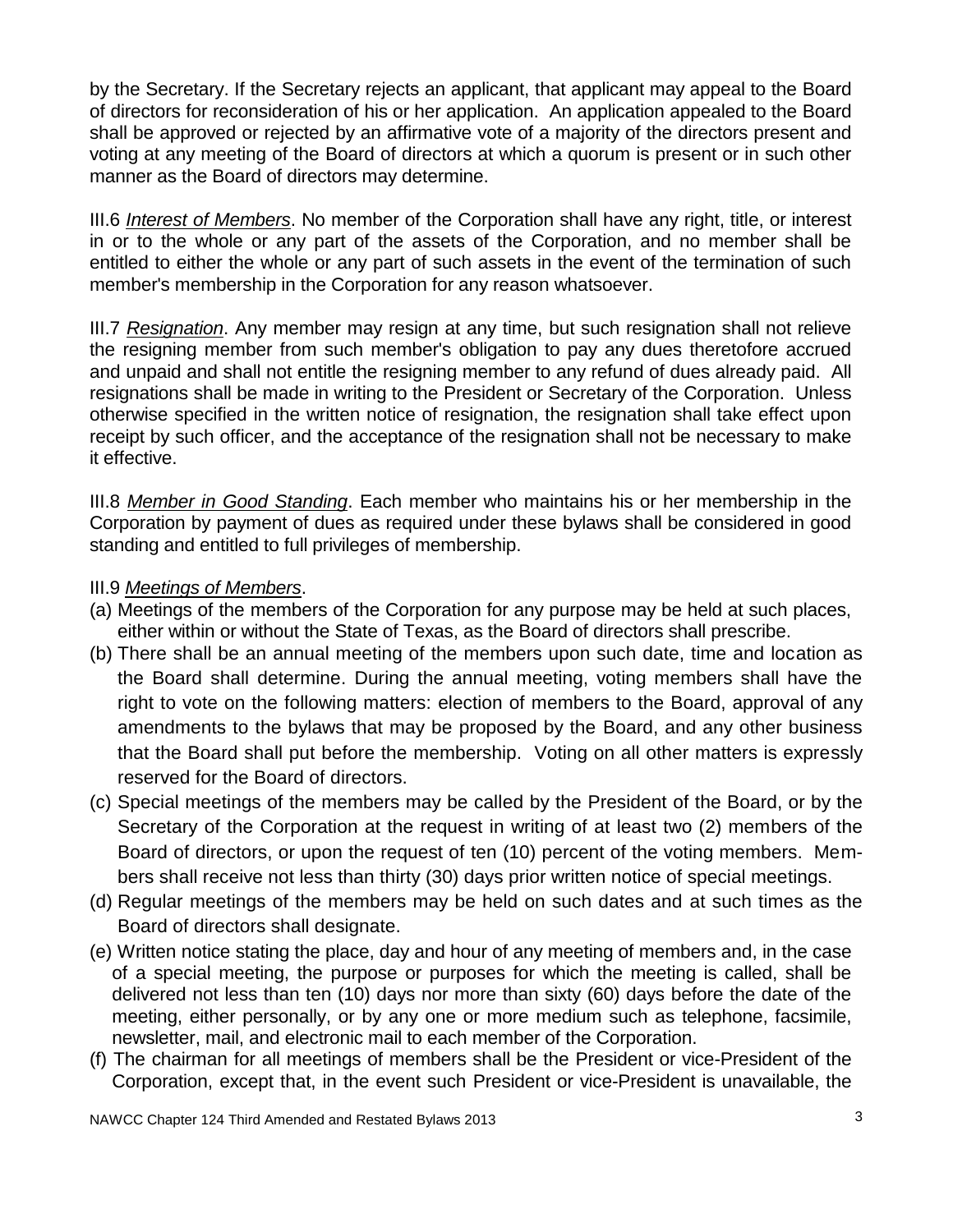President shall appoint an officer of the Corporation to act in that capacity.

III.10 *Quorum for Meetings*. The members of the Corporation entitled to vote with respect to any matter to be transacted at the meeting and represented in person shall constitute a quorum of the members.

III.11*Voting*. Voting at all meetings shall be done by voice, show of hands or written ballot, as determined by the chairman of the meeting. Notwithstanding any provision herein to the contrary, only members in good standing as defined in Article III.8 of these bylaws shall be entitled to vote. Each member who otherwise is qualified to vote shall be entitled to one (1) vote on each matter submitted to a vote of the members present at a meeting of the members. The vote of the majority of the votes entitled to be cast by the members present at a meeting with respect to the matter upon which such vote is being taken, shall be the act of the members meeting, unless the vote of a greater number is required by law, the Corporation's articles of incorporation, or these bylaws.

III.12 *Verification*. The officer or agent having charge of the membership books of the Corporation shall make, at least ten (10) days before each meeting of members, a complete list of the members entitled to vote at such meeting, arranged in alphabetical order, with the address of each, which list shall be produced and kept open at the time and place of the meeting and shall be subject to the inspection of any member during the whole time of the meeting. The Corporation's membership book shall be prima facie evidence as to who are the members of the Corporation entitled to examine such list or membership book or the members entitled to vote at any meeting of the members.

III.13 *Action by Written Consent*. Any action required or permitted to be taken at any meeting of the members of the Corporation may be taken without a meeting if a consent in writing, setting forth the action to be taken, shall be signed by all the members of the Corporation entitled to vote with respect to the subject matter thereof, and such consent shall have the same force and effect as a unanimous vote at a meeting.

III.14 *Transfer or Lapse of Membership*. Membership in the Corporation shall not be transferrable or assignable. Upon the death, resignation, or removal of any member, the membership of such member shall immediately terminate.

III.15 *Non-liability of Members*. The members of the Corporation shall not be personally liable for the debts, liabilities, or obligations of the Corporation.

III.16 *Initiation Fee*. There shall be no initiation fee for membership in the Corporation.

III.17 *Annual Dues*. The annual dues of the Corporation for members shall be determined by the Board of directors and collected by the Secretary of the Corporation. The Board of directors shall also determine the method of payment of the dues.

III.18 *Termination for Non-payment of Dues*. If a member does not pay his or her dues within sixty (60) days of the first day of the calendar year then membership of that individual shall terminate upon the expiration of that sixty (60) day period without further notice.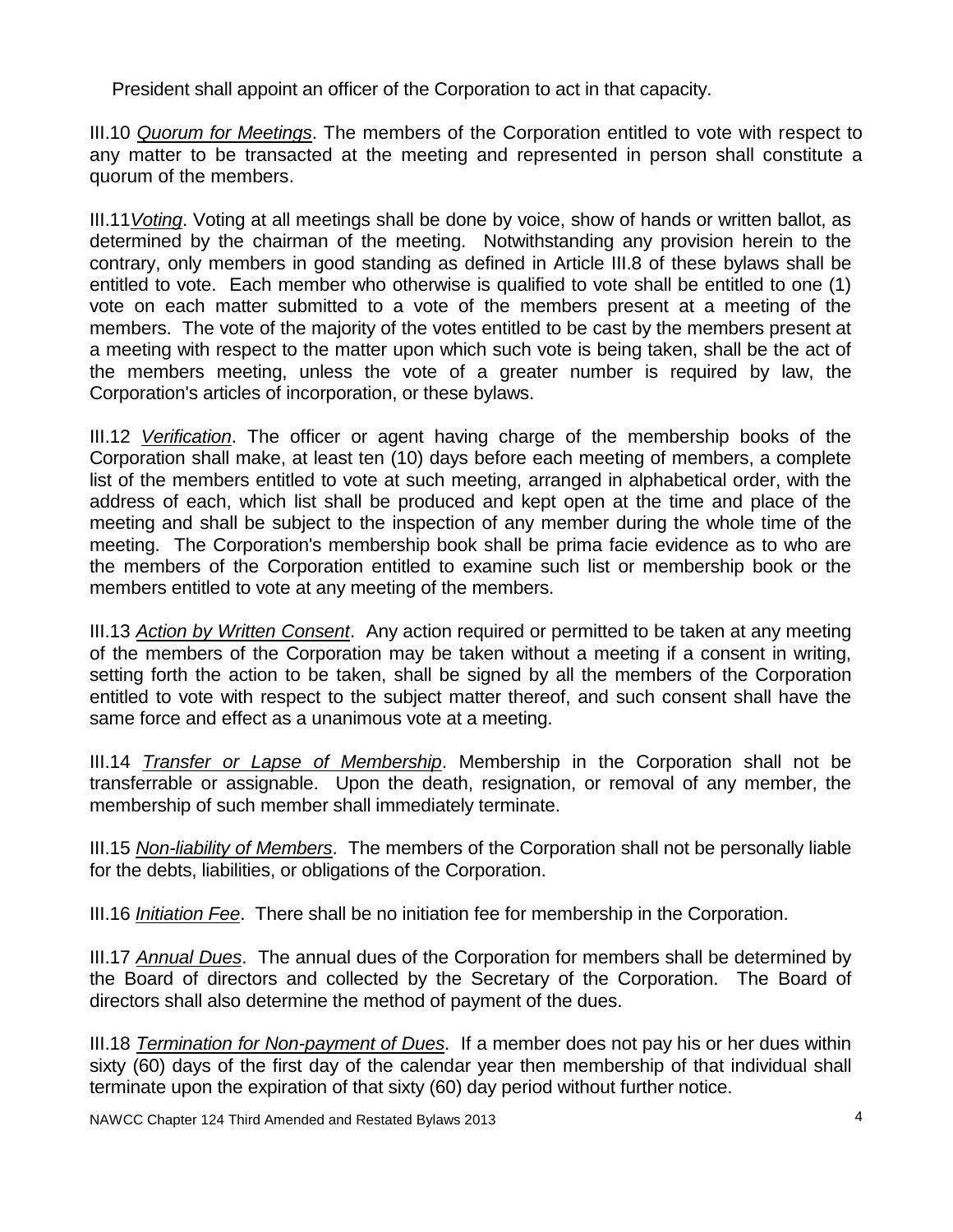III.19 *Reinstatement*. Any member whose membership has been terminated for non-payment of dues or because of his or her resignation may be considered for reinstatement upon submission of a new application to the Secretary of the Corporation, accompanied by a reinstatement fee, if any, as determined by the Board of directors and payment of past dues owing, if any.

### ARTICLE IV. BOARD OF DIRECTORS

IV. 1 *General Powers*. The affairs of the Corporation shall be managed by its Board of Directors. Such Board may exercise all powers granted to the Corporation and do all lawful acts required by the affairs of the Corporation so long as the exercise of such powers and the doing of such acts are consistent with the Corporation's prescribed purposes.

IV. 2 *Number, Election and Vacancies*. All of the directors of the Corporation shall be elected by the voting members of the Corporation pursuant to Section III.9 of these bylaws. The Board of Directors shall consist of not less than six (6) nor more than nine (9) persons. The Board of Directors shall determine by resolution the number of persons to serve on the Board and shall communicate that information to the members of the Corporation at the annual meeting of members. The Board shall communicate the number of Board members to be elected to the Nominating Committee at least 60 days before the annual meeting.

At the Annual Meeting, the Chairman of the Nominating Committee shall present a slate of Directors to fill vacancies caused by term expiration, resignation, death or other reason. The members of the Corporation shall then vote on the proposed slate of directors, and on any other nominations from the floor.

After the members of the Corporation have elected the individuals to fill any open position (because of term expiration, resignation, death, or other reason) on the Board of Directors, the Chairman of the Nominating Committee shall present a slate of Officers including President, Vice-President and Secretary/Treasurer (or Secretary and Treasurer if these positions are to be held by two persons). The members of the Corporation shall then vote on the proposed slate of Officers, and on any other nominations from the floor that meet the requirements as set forth in Article V.1.

At the next Board meeting following the annual meeting, the then serving members of the Board of Directors shall appoint from among their members, individuals to serve in the following positions: convention director, education director and mart director. An individual elected by the members of the Corporation to the position of President, Vice-President, Secretary/Treasurer (or Secretary and Treasurer if those offices are to be held by two persons) shall serve in that position until the next annual meeting of members at which there is an annual election of Directors. An individual appointed by the Board to the position of convention director, the education director and the mart director shall serve in that position until the next annual meeting of members at which there is an annual election of directors.

Only an individual who has served at least one year on the Board is eligible to serve in the position of President, Vice-President, or Secretary/Treasurer (or Secretary and Treasurer if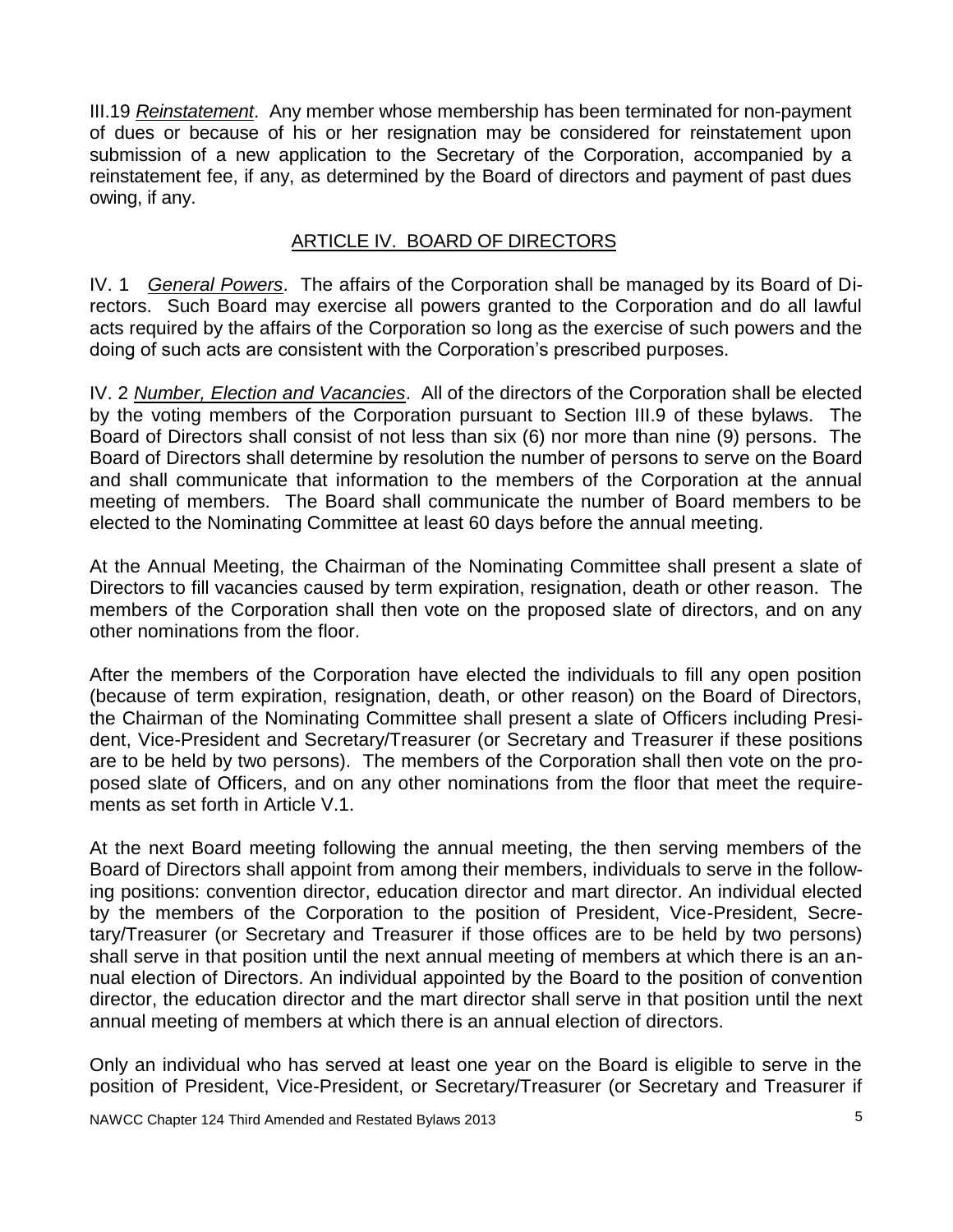those offices are to be held by two persons). Further, no individual may serve more than two consecutive years in the same position of President, Vice-President, or Secretary/Treasurer (or Secretary and Treasurer if those offices are to be held by two persons). A director need not be a resident of the State of Texas. Only members of the Corporation in good standing may serve as a director of the Corporation. An employee of the Corporation may not serve as a director of the Corporation.

In addition to the members of the Board of Directors described herein, the President shall appoint a Past-president to serve on the Board as a non-voting advisor. The appointment shall be for one year and the member is eligible for re-appointment.

IV.3 *Terms of Office.* Each director shall be elected for a three (3) year term. The terms shall be staggered, so as to have approximately one-third (1/3) of the members rotating on and off of the Board each year. A director who has served two (2) consecutive three-year terms shall be ineligible to be reelected to the Board of directors for a period of one (1) year.

IV.4 *Vacancies.* Any vacancy occurring in the Board of directors prior to the annual meeting of the members shall be filled by the Board of directors. A director elected by the Board of directors to fill a vacancy on the Board of directors shall complete the unexpired term of his or her predecessor in order to maintain the term staggering. At the end of that term that position on the Board shall be filled as provided in the preceding Article.

IV.5 *Regular Meetings.* A regular annual meeting of the Board of directors shall be held without other notice than this bylaw, immediately after, and at the same place as, the annual meeting of the members. The Board of directors may provide by resolution the time and place, either within or without the State of Texas, for the holding of additional regular meetings of the Board without other notice than such resolution.

IV.6 *Special Meetings.* Special meetings of the Board of directors may be called by or at the written request of the President or any two (2) directors. The person or persons authorized to call special meetings of the Board may fix any place, either within or without the State of Texas, as the place for holding any special meeting of the Board called by them.

IV.7 *Resignation.* Each director shall have the right to resign at anytime upon written notice thereof to the President or Secretary of the Corporation. Unless otherwise specified in the notice, the resignation shall take effect upon receipt thereof, and the acceptance of such resignation shall not be necessary to make it effective.

IV.8 *Removal.* Any director may be removed, by the vote of the majority of the votes of the members entitled to be cast by the members present at a meeting, whenever in the member's judgment the best interests of the Corporation would be served thereby, but such removal shall be without prejudice to the contract rights, if any, of the director so removed. Election or appointment of a director shall not of itself create any contract rights in such person unless otherwise provided in the articles of incorporation or these bylaws.

### IV.9 *Notice.*

(a) *Method and Timing.* Notice of any special meeting of the Board of directors shall be given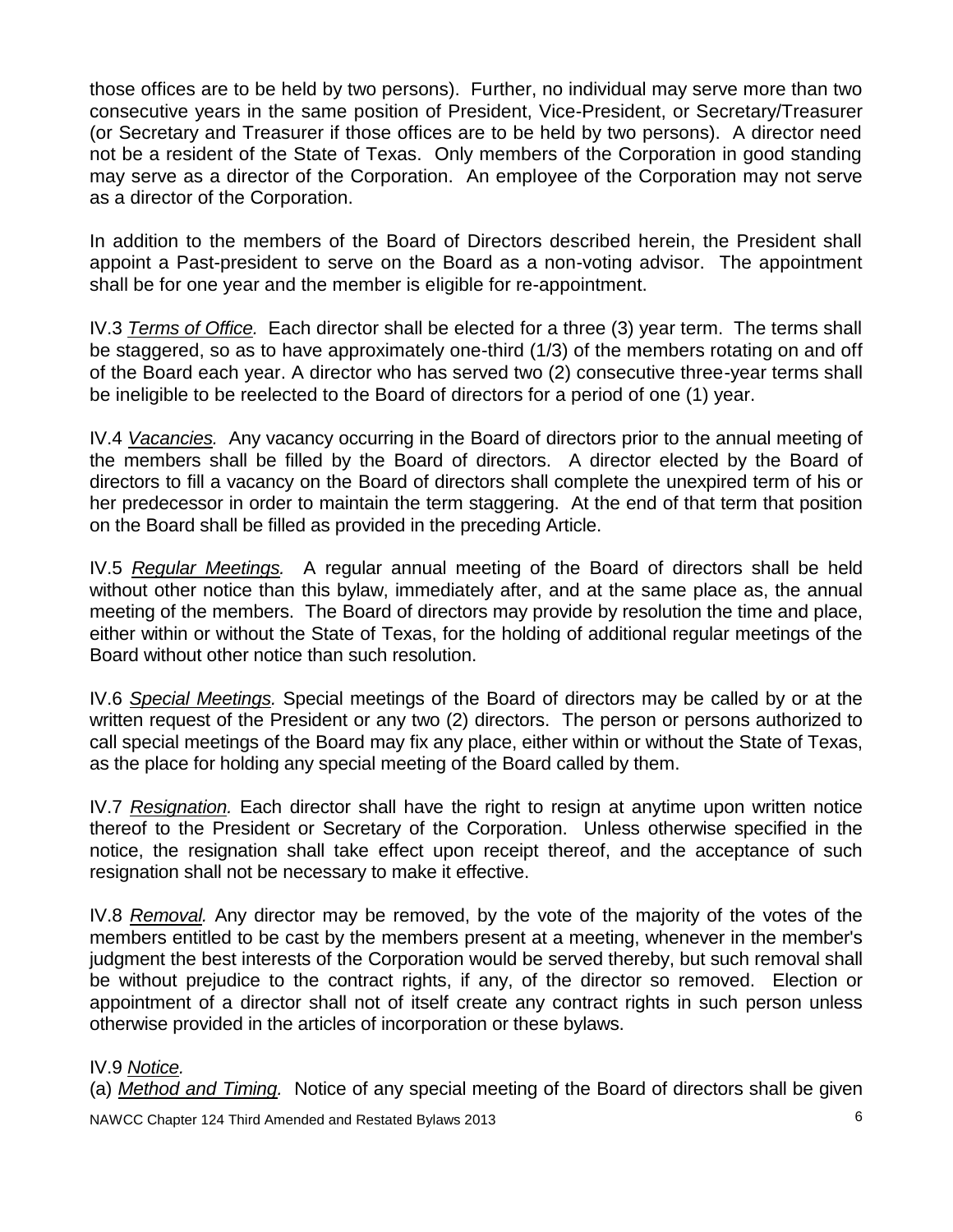at least five (5) days prior to the meeting by telephone in the manner provided below or by written notice, given personally, by facsimile transmission, electronic mail or by mail.

- (b) *Telephone.* Notice to directors may also be given by telephone and shall be deemed given at the time the telephone message shall reach and be communicated to a responsible individual at the phone number listed for a director residence or place of business.
- (c) *Waiver.* Any director may waive notice of any meeting by a writing signed by the director, whether signed before or after the holding of such meeting, and such written waiver, when signed, shall be deemed the equivalent of the giving of such notice. The attendance of a director at any meeting shall constitute a waiver of notice of such meeting, except where a director attends a meeting for the express purpose of objecting to the transaction of any business thereat because such meeting is not lawfully called or convened.
- (d) *Business To Be Transacted.* The business to be transacted at any regular or special meeting need not be specified in the notice or waiver of notice of such meeting, unless specifically required by law.

IV.10 *Quorum.* A majority of the total number of members of the Board of directors shall constitute a quorum for the transaction of business at any meeting of the Board; but if less than a majority of the director are present at said meeting, a majority of the director present may adjourn the meeting without further notice. A director shall be considered present at any meeting of the Board if during the meeting he or she is in radio or telephone communication with the other director participating in the meeting.

IV.11 *Manner of Acting.* The act of a majority of the directors present at a meeting at which a quorum is present shall be the act of the Board of directors, unless the act of a greater number is required by statute, by the articles of incorporation, or by these bylaws.

IV.12 *Compensation.* Directors as such shall not receive any stated salaries for their services, but by resolution of the Board of directors any director may be reimbursed for reasonable expenses incurred in attending any regular or special meeting of the Board.

IV.13 *Procedure; Minutes.* At meetings of the Board of directors, business shall be transacted in such order as the Board of directors may determine. The Board of directors shall appoint at each meeting a person to act as Secretary of that meeting if the Secretary of the Corporation is not present. The Secretary of the meeting shall prepare minutes of the meeting which shall be delivered to the Secretary of the Corporation to be placed in the minute books of the Corporation.

IV.14 *Action by Written Consent.* Any action required by law to be taken at a meeting of director, or any action which may be taken at a meeting of director, may be taken without a meeting if a consent in writing setting forth the action so taken shall be signed by all of the director. Such consent shall be placed in the minute book of the Corporation, and shall have the same force and effect as a unanimous vote of the director taken at an actual meeting.

IV.15 *Validation of Actions by Consent.* All actions taken at a meeting of the Board of directors which is not regularly called or noticed shall be valid as if taken at a meeting regularly called and noticed if all director consent in one of the following manners: either by a writing on the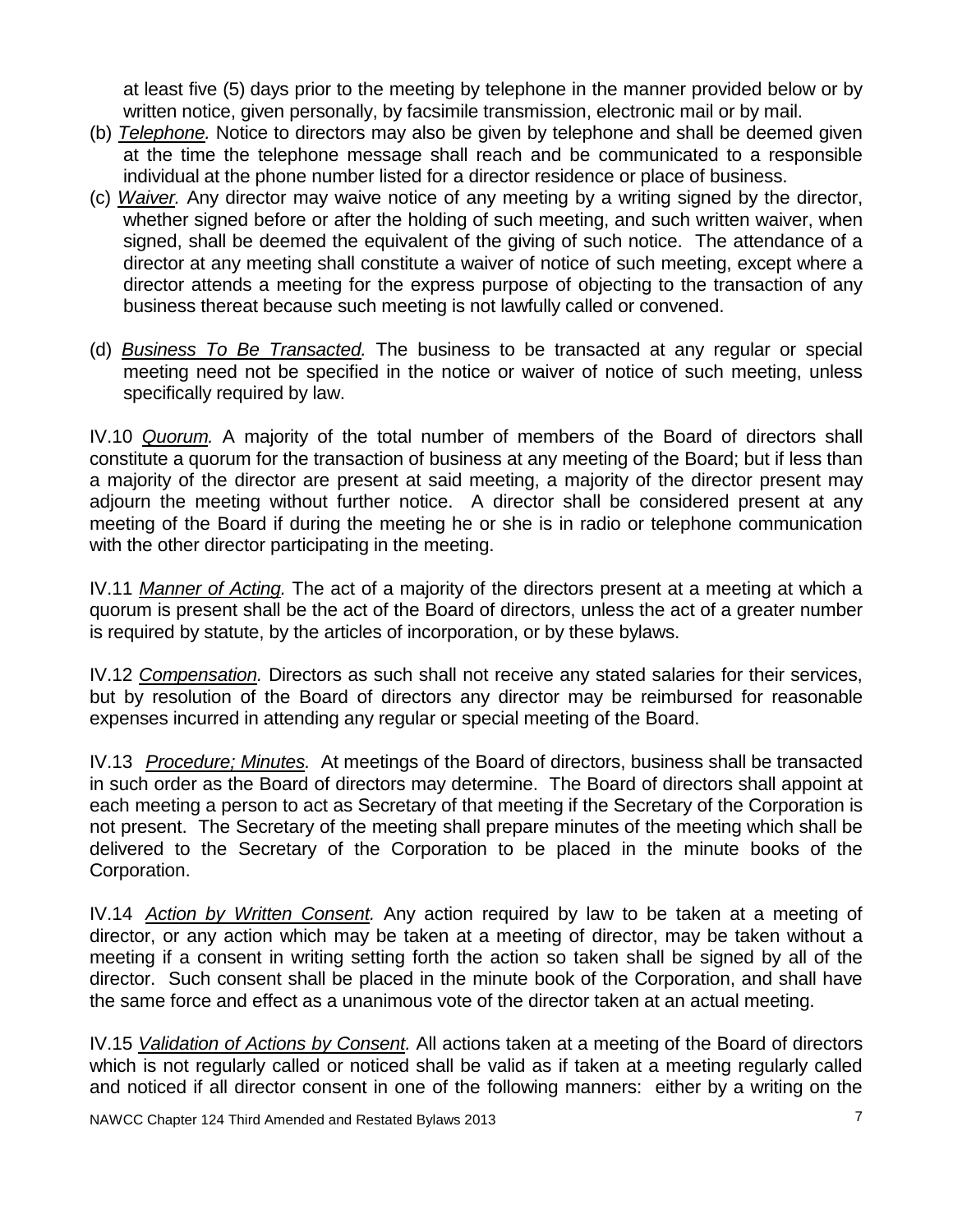records of a meeting of the Board of directors filed with the Secretary, or by presence at such meeting and oral consent entered in the minutes of such meeting, or by taking part in the deliberations undertaken at such meeting without objection. At such meeting any business may be transacted which is not accepted from the written consent or which is not objected to at such meeting for want of notice. If any meeting of the Board of directors is irregular for want of notice, the proceedings of such meeting may be ratified, approved and rendered valid, and the irregularity or defect therein waived, by a writing signed by all directors, provided a quorum was present at such meeting.

## ARTICLE V. OFFICERS

V.1 *Officers.* The officers of the Corporation shall consist of a President, a Vice President, a Secretary, and a Treasurer, who shall be elected in the manner set forth below in Article V.2, and such other officers as may be elected in accordance with the provisions of this article. Only members of the Corporation in good standing may serve as an officer of the Corporation. Only members who have served at least one year on the Board may serve as an officer of the Corporation. No employee of the Corporation may serve as an officer of the Corporation. No two (2) or more offices may be held by the same person concurrently, except the offices of Secretary and Treasurer. The Board of directors shall determine whether the offices of the Secretary and Treasurer shall be held by the same person.

V.2 *Election and Term of Office.* The Officers of the Corporation shall be elected in accordance with the provisions of Section IV.2. Officers shall serve one (1) year terms and a Board member must have at least one (1) year of Board experience before he or she can be elected as an officer. An officer may only serve two (2) years in any one office.

V.3 *Removal.* Any officer of the Corporation may be removed by the members whenever in their judgment the best interests of the Corporation would be served thereby, but such removal shall be without prejudice to the contract rights, if any, of the officer so removed. Election or appointment of an officer shall not of itself create any contract rights in such officer unless otherwise provided in the articles of incorporation or these bylaws.

V.4 *Vacancies.* A vacancy occurring in the office of President, Vice-President, Secretary, or Treasurer shall be filled in the manner set forth in Article V.2 above. A vacancy occurring in any other office due to death, resignation, disqualification, or other cause, may be filled by the Board of directors for the unexpired portion of the term of office left vacant. Someone that has completed another Board member's term is still eligible to serve two of their own terms.

V.5 *President.* The President shall place into operation such business policies as shall be decided upon by the Board of directors. The President shall be the principal executive officer of the Corporation and shall, in general, supervise and control all of the business and affairs of the Corporation. The President may preside at all meetings of the Board of directors. The President may sign, with the Secretary or any other proper officer of the Corporation authorized by the Board of directors, any deeds, mortgages, bonds, contracts, or other instruments that the Board of directors has authorized, generally or specifically, to be executed, except in cases where the signing and execution thereof shall be expressly delegated by the Board of directors,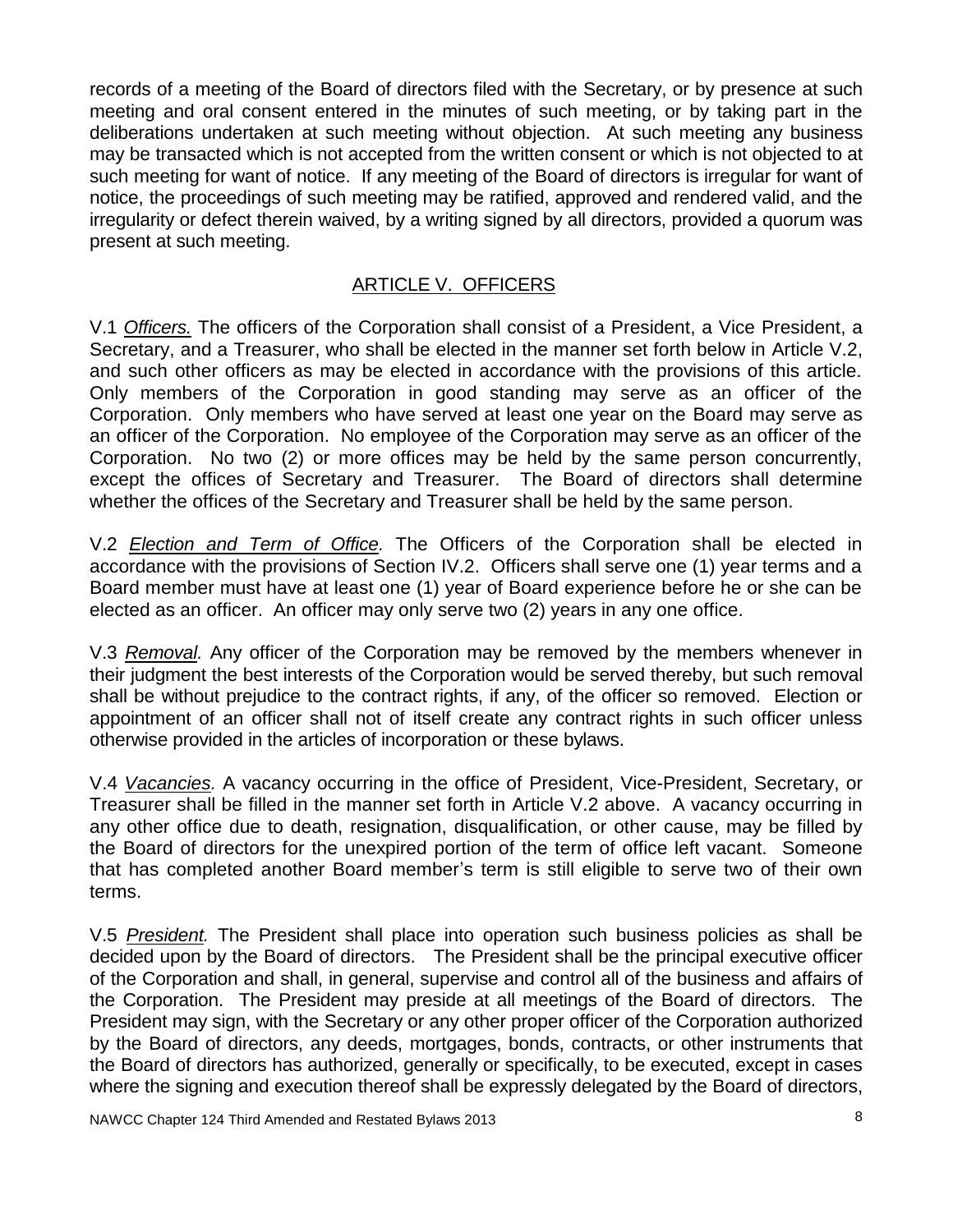by these bylaws, or by statute, to some other officer or agent of the Corporation; and, in general, the President shall perform all duties incident to the office of President and such other duties as may be prescribed by the Board of directors.

V.6 *Vice-President.* In the absence of the President or in the event of the President's inability or refusal to act, the vice-President shall perform the duties of the President, and when so acting, shall have all the powers of and be subject to all the restrictions on the President. Any vice-President shall perform such other duties as may be assigned to him or her by the President or by the Board of directors.

V.7 *Secretary.* The Secretary shall keep the minutes of the meetings of the Board of directors in one (1) or more books provided for that purpose; see that all notices are duly given in accordance with the provisions of these bylaws or as required by law; be custodian of the corporate records and of the seal, if any, of the Corporation; and in general perform all duties incident to the office of Secretary and such other duties as may be assigned to him or her by the President or by the Board of directors.

V.8 *Treasurer.*

(a). If required by the Board of directors, the Treasurer shall give a bond for the faithful discharge of his or her duties in such sum and with such surety or sureties as the Board of directors shall determine. The Treasurer shall have charge and custody of and be responsible for all funds and securities of the Corporation; receive and give receipts for moneys due and payable to the Corporation from any source whatsoever, and deposit all such moneys in the name of the Corporation in such banks, trust companies, or other depositories as shall be selected by the Board of directors; and, in general, perform all the duties incident to the office of Treasurer and such other duties as may be assigned to him or her by the President or by the Board of directors. In addition to fulfilling the foregoing duties, the Treasurer shall render to the Board of directors, on a quarterly basis, a quarterly report of all of his or her transactions as Treasurer of the Corporation. Further, the Treasurer shall report to the members of the Corporation at the annual meeting of the members all of his or her transactions as Treasurer during the previous year and of the current financial condition of the Corporation.

V.9 *Assistant Treasurers and Assistant Secretaries.* If required by the Board of directors, the assistant Treasurers, if any, shall give bonds for the faithful discharge of their duties in such sums and with such sureties as the Board of directors shall determine. The assistant Treasurers and assistant secretaries, if any, in general, shall perform such duties as shall be assigned to them by the Secretary or Treasurer, as applicable, or by the President or the Board of directors.

V.10 *Compensation of Officers.* No officers of the Corporation shall receive compensation for his or her services.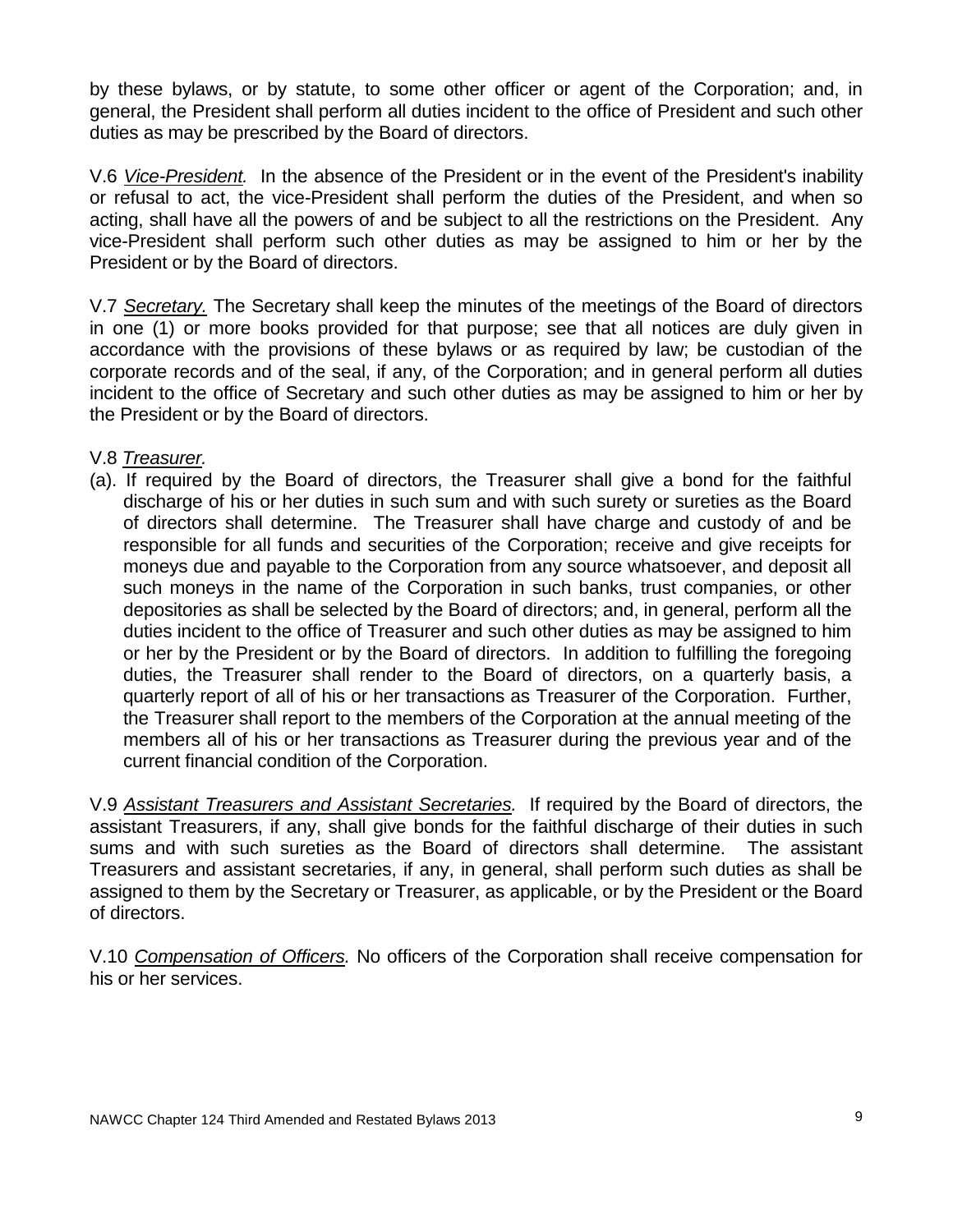- VI.1 *Executive Committee.*
- (a) *Members.* The executive committee shall consist of the President, Vice-President, the Secretary, and the Treasurer.
- (b) *Powers.* The executive committee shall have full power and authority to conduct the affairs of the Corporation subject to the basic policies, directives, and guidelines of the Board of directors. The executive committee shall have the responsibility of hiring all employees of the Corporation and determining their compensation. Employees of the Corporation do not have to be members of the Corporation or of the National Association of Watch and Clock Collectors.
- (c) *Meetings.* Meetings of the executive committee shall be held at such times and places, as the executive committee shall determine. Meetings of the executive committee may be called by the President on three (3) days' notice to each member of the executive committee, either personally, or by messenger, telephone, facsimile, telegram, electronic mail, or mail.
- (d) *Recording*. The executive committee shall keep a written record of its proceedings and report the same to the Board of directors at each succeeding meeting of the Board of directors.

VI.2 *Additional Committees* The Board of directors by resolution adopted by a majority of the director in office, may designate one (1) or more committees, which committees, to the extent provided in said resolution, shall have and exercise the authority of the Board of directors in the management of the Corporation. Each such committee shall consist of two (2) or more persons, and be directly responsible to the Board of directors. The designation of such committees and the delegation thereto of authority shall not operate to relieve the Board of directors, or any individual director, of any responsibility imposed on it, him or her by law.

VI.3 *Nominating Committee.* The Nominating Committee will consist of three members, and two including the Chairman, must have served previously on the Board of directors of the Corporation. The President, with the approval of the Board, will appoint a Chairman of the Nominating Committee to serve for one year, and this appointment must be made within 60 days after the last Board election. The Nominating Committee Chair, with the approval of the Board, will appoint two other members to serve on the Nominating Committee. Nominating Committee members serve for one year and must be re-appointed each year. Members may serve a maximum of three consecutive years on the Nominating Committee.

VI.4 *Advisory Boards or Committees.* The directors may designate advisory Boards or Committees not having and exercising the authority, responsibility, or duties of the Board of directors in the management of the Corporation. Except as otherwise provided in such resolution members of each such advisory Board or committee need not be directors of the Corporation. The President of the Corporation shall appoint the members thereof. Any member thereof may be removed by the President whenever in the President's judgment the best interests of the Corporation shall be served by such removal.

VI.5 *Term of Office.* Each member of a committee of directors or advisory Board or committee shall continue as such until the next annual meeting of the directors of the Corporation and until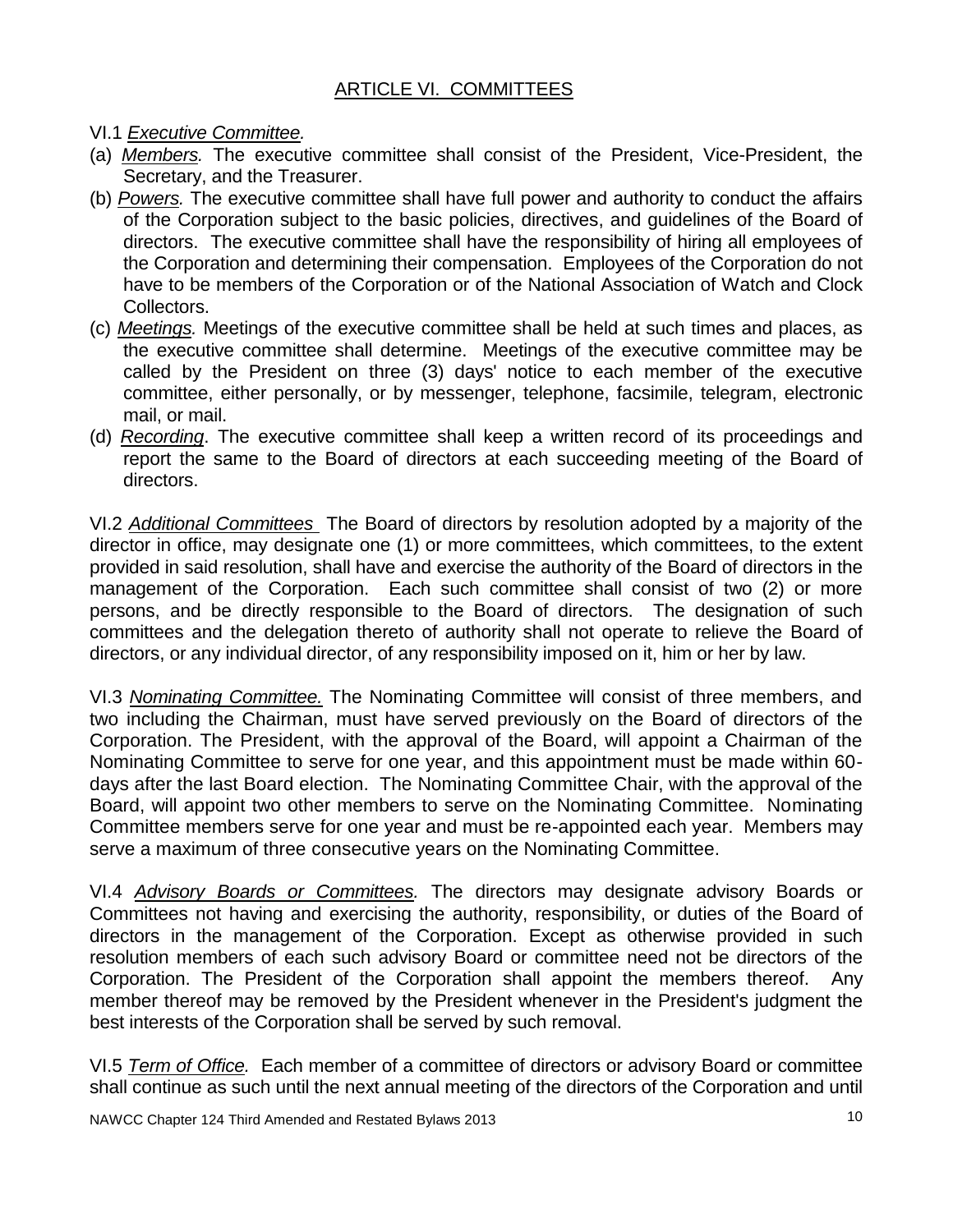his or her successor is appointed, unless the Board or committee is sooner terminated, or unless such member is removed from such Board or committee or unless such member shall cease to qualify as a member thereof.

VI.6 *Chairman.* Unless otherwise designated by these bylaws, one (1) or more members of each director committee or advisory Board or committee shall be appointed chairman, or co-chairman, by the person or persons authorized to appoint the members thereof.

VI.7 *Vacancies.* Vacancies in the membership of any committee of directors or advisory Board or committee may be filled by appointments made in the same manner as provided in the case of the original appointments.

VI.8 *Quorum; Manner of Acting.* Unless otherwise provided in the resolution of the Board of directors designating a committee of directors or advisory Board or committee, a majority of the whole Board or committee shall constitute a quorum, and the act of the majority of the members present at a meeting at which a quorum is present shall be the act of the Board or committee.

VI.9 *Rules.* Each committee of directors or advisory Board or committee may adopt rules for its own government not inconsistent with these bylaws or with rules adopted by the Board of directors.

### ARTICLE VII. CONTRACTS, CHECKS, DEPOSITS AND FUNDS

VII.1 *Contracts.* The Board of directors may authorize any officer or officers, or agent or agents, of the Corporation, in addition to the officers so authorized by these bylaws, to enter into any contract or execute and deliver any instrument in the name of and on behalf of the Corporation, and such authority may be general or confined to specific instances.

VII.2 *Checks, Drafts, or Orders for Payment.* All checks, drafts, or orders for the payment of money, notes, or other evidences of indebtedness issued in the name of the Corporation shall be signed by such officer or officers, or agent or agents, of the Corporation and in such manner as shall be determined by resolution of the Board of directors. In the absence of such determination by the Board of directors, such instruments shall be signed by the President and countersigned by the Secretary or the Treasurer of the Corporation.

VII.3 *Deposits.* All funds of the Corporation shall be deposited to the credit of the Corporation in such banks, trust companies, or other depositories as the Board of directors may select.

VII.4 *Acceptance of Gifts.* The Board of directors may accept on behalf of the Corporation any cash contribution, gift, bequest, or devise for the general purposes, or for any special purpose, of the Corporation. Prior to acceptance of a non-cash contribution, gift, bequest, or devise the Board of directors shall determine, by resolution thereof, that the acceptance of such non-cash contribution, gift, bequest, or devise by the Corporation would be consistent with and further the purposes of the Corporation.

VII.5 *Preparation of Annual Budget*. Each of the officers of the Corporation and each chairman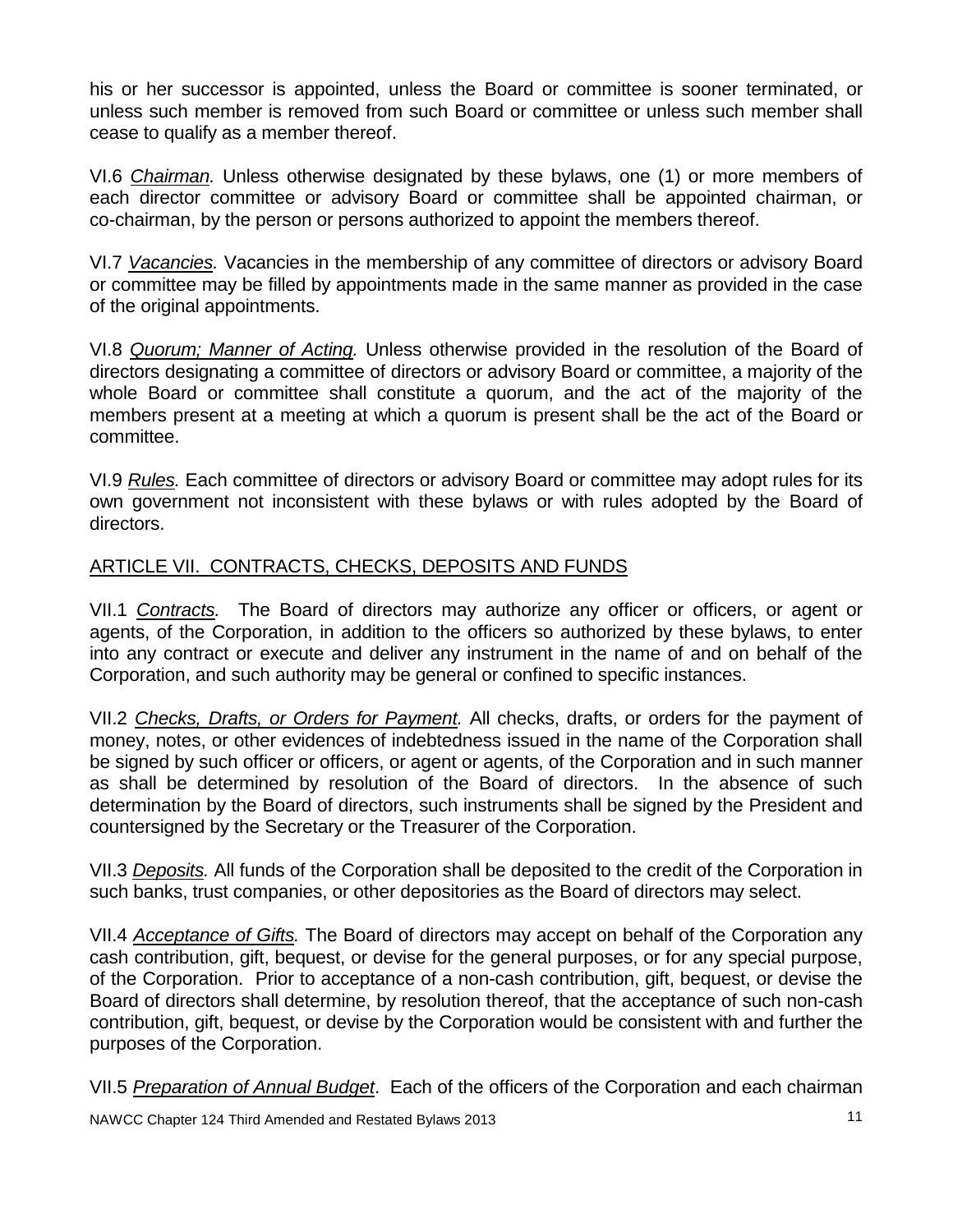of each committee of the Corporation shall annually prepare an estimate of the expenditures that he or she believes will be incurred by the Corporation in the coming year in those areas that he or she is responsible. These estimates shall be presented to the Treasurer of the Corporation at least one (1) month prior to the end of the Corporation's fiscal year. Thereafter, the Treasurer shall prepare a budget for the Corporation and present that budget to the Board of directors for its approval or revision.

VII.6 *Contracts Involving Directors and Officers.* Members of the Board of directors and officers of the Corporation shall be permitted to maintain a direct or indirect interest in any contract relating to or incidental to the operations of the Corporation, and may freely make contracts, enter into transactions, or otherwise act for and on behalf of the Corporation, notwithstanding that at such time they may also be acting as individuals, or trustees of trusts, or beneficiaries of trusts, members or associates, or as agents for other persons or corporations, or may be interested in the same matters as shareholders, directors, or otherwise; provided, however, that any contract, transaction, or action taken on behalf of the Corporation involving a matter in which a director or officer is personally interested as a shareholder, director, or otherwise shall be at arm's length and not violative of the proscriptions in the articles of incorporation which prohibit the Corporation's use or application of its funds for private benefit; and provided further that no contract, transaction, or act shall be taken on behalf of the Corporation if such contract, transaction, or act would result in denial of the Corporation's exemption from federal income taxation under the Code and its regulations, as they now exist or as they may hereafter be amended. In no event, however, shall any person or entity dealing with the Board of directors or officers of the Corporation be obligated to inquire into the authority of the Board and officers to enter into and consummate any contract, transaction or take other action.

VII.7 *Investments.* The Corporation shall have the right to retain all or any part of any property, real, personal, tangible or intangible, acquired by it in whatever manner, and pursuant to the direction and judgment of the Board of directors, to invest and reinvest any funds held by it without being restricted to the class of investments available to director by law or any similar restriction; provided, however, that no action shall be taken by or on behalf of the Corporation if such action would result in denial of the Corporation's exemption from federal income taxation under the Code and its regulations, as they now exist or as they may hereafter be amended, and provided, further, that no action shall be taken by or on behalf of the Corporation if such action is a prohibited transaction or act giving rise to an excise tax, or would result in denial of exemption of the Corporation from federal income taxation under section 507 or Chapter 42 of the Code and its regulations as they now exist or as they may hereafter be amended.

VII.8 *Exempt Activities.* Notwithstanding any other provision of these bylaws, no director, officer, employee or representative of the Corporation shall take any action or carry on any activity by or on behalf of the Corporation which is not permitted to be taken or carried on by an organization exempt from federal income taxation under sections 501(a) and 501(c)(3) of the Code, and its regulations, as they now exist or as they may hereafter be amended, or by an organization contributions to which are deductible under section 170(a)(1) of the Code and its regulations, as they now exist or as they may hereafter be amended, by virtue of being charitable contributions as defined in section  $170(c)(2)$  of the Code and its regulations, as they now exist or as they may hereafter be amended.